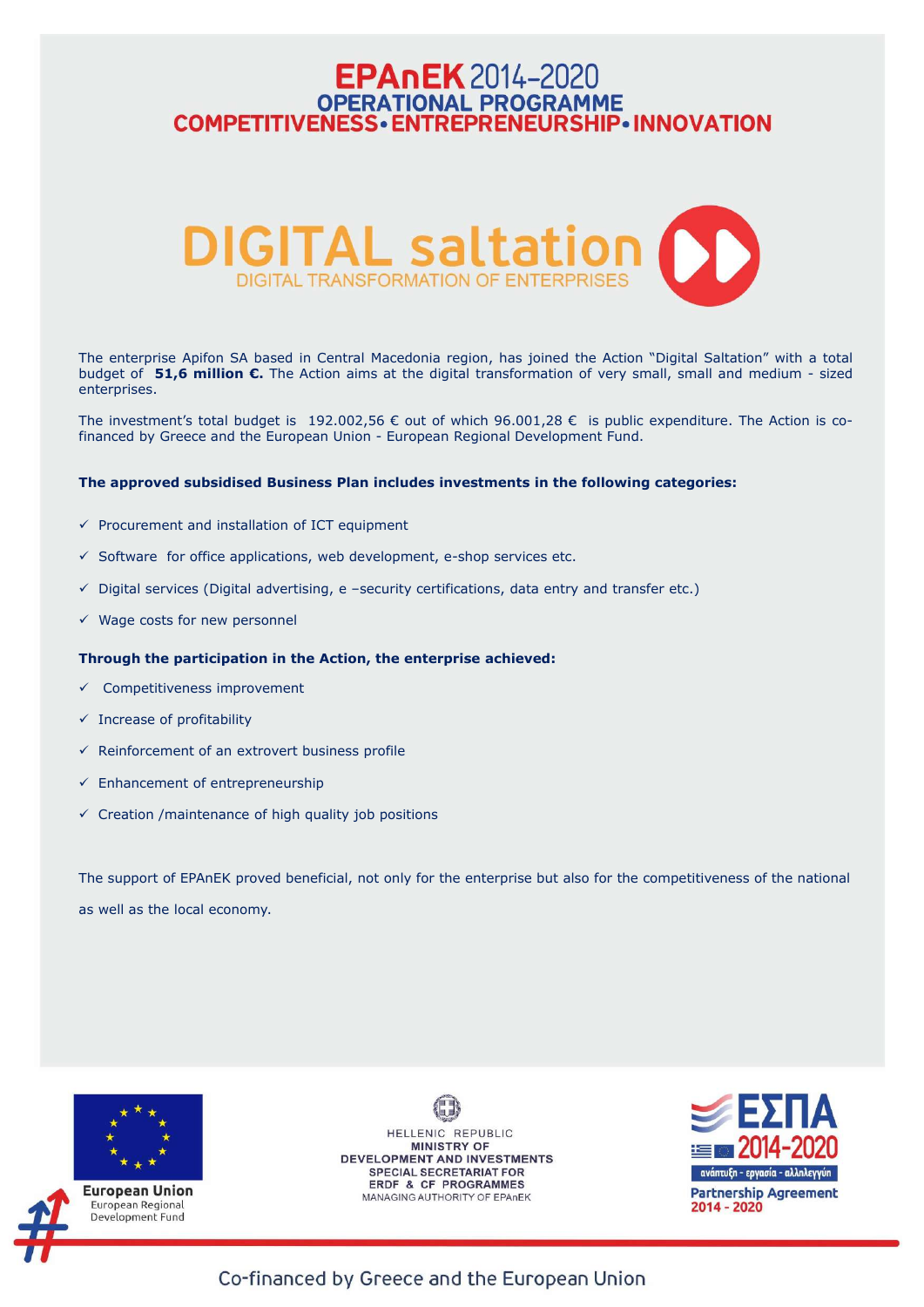# **COMPETITIVENESS-ENTREPRENEURSHIP-INNOVATION<br>COMPETITIVENESS-ENTREPRENEURSHIP-INNOVATION<br>Upgrading Micro & Small Businesses<br>to Develop their Skills in New Markets<br>The enterprise Apifon S.A. based in Central Macedonia regi EPANEK** 2014–2020<br> **COMPETITIVENESS - ENTREPRENEURSHIP - INNOVATION<br>
Upgrading Micro & Small Businesses<br>
The enterprise Api<b>fon S.A.** based in Central Macedonia region, has joined the Action "Upgrading micro & small<br>
bus **COMPETITIVENESS • ENTREPRENEURSHIP • INNOVATION<br>
COMPETITIVENESS • ENTREPRENEURSHIP • INNOVATION<br>
Upgrading Micro & Small Businesses<br>
The enterprise Apifon S.A. based in Central Macedonia region, has joined the Action "Up COMPETITIVENESS • ENTREPRENEURSHIP • INNOVATION<br>COMPETITIVENESS • ENTREPRENEURSHIP • INNOVATION<br>The enterprise Apifon S.A. based in Central Macedonia region, has joined the Action "Upgrading micro & small<br>usuarisesses to EPANEK** 2014–2020<br> **COMPETITIVENESS • ENTREPRENEURSHIP • INNOVATION<br>
Upgrading Micro & Small Businesses<br>
to Develop their Skills in New Markets<br>
The enterprise Apifon S.A. based in Central Macedonia region, has joined the EPANEK** 2014-2020<br> **COMPETITIVENESS • ENTREPRENEURSHIP • INNOVATION<br>
The enterprise Apifon S.A. based in Central Macedonia region. Inse Joined the Action "Upgrading micro & small<br>
businesses to develop their Skills in Ne COMPETITIVENESS • ENTREPRENEURSHIP • INNOV.**<br> **COMPETITIVENESS • ENTREPRENEURSHIP • INNOV.**<br>
Upgrading Micro & Small Businesses<br>
The enterprise **Apifon S.A.** based in Central Macedonia region, has joined the Action "Upgra



- $\checkmark$  Buildings, other facilities and surrounding area
- 
- $\checkmark$  Intangible expenses
- $\checkmark$  Wage costs for personnel (current and /or new employees)

#### Through the participation in the Action, the enterprise achieved:

- $\checkmark$  Competitiveness improvement
- $\checkmark$  Increase of profitability
- $\checkmark$  Reinforcing an extrovert business profile
- $\checkmark$  Market expenditure by adopting new products and services
- $\checkmark$  Creating better quality products and services
- $\checkmark$  Increasing productivity and improvement of operational procedures
- $\checkmark$  Reinforcing entrepreneurship
- $\checkmark$  Creating / maintaining job positions

The approved subsidised Business Plan includes investments in the following categories:<br>
V Machinery – Equipment<br>
V Machinery – Equipment<br>
V Intangible expenses<br>
V Wage costs for personnel (current and /or new employees)<br> well as the local economy.



**HELLENIC REPUBLIC MINISTRY OF** DEVELOPMENT AND INVESTMENTS **SPECIAL SECRETARIAT FOR** ERDF & CF PROGRAMMES MANAGING AUTHORITY OF EPANEK



Co-financed by Greece and the European Union